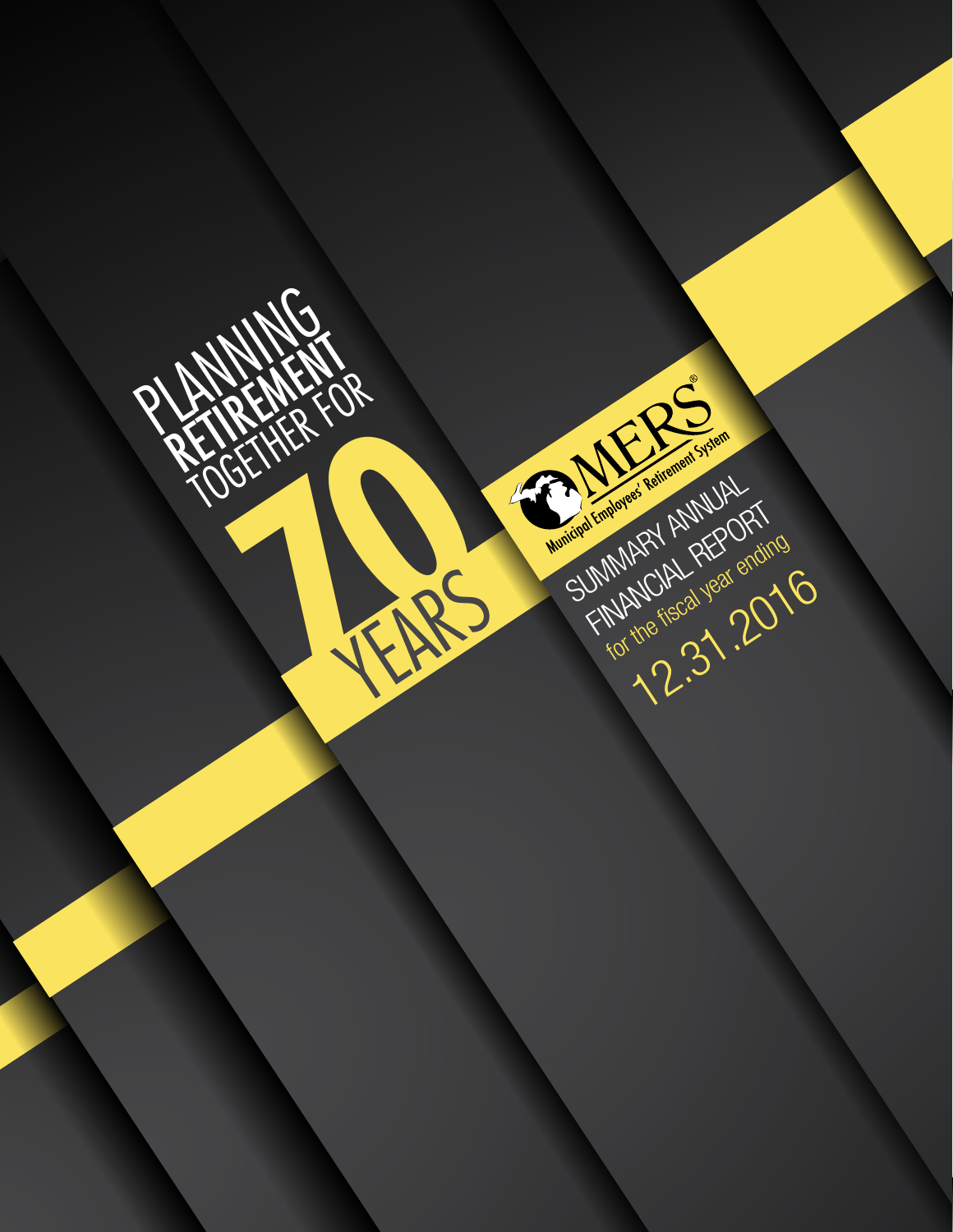# ABOUT THIS REPORT

This report provides a summary of the MERS Comprehensive Annual Financial Report (CAFR) for the fiscal year which ended December 31, 2016. The CAFR is prepared in accordance with Generally Accepted Accounting Principles (GAAP) and is subject to external audit. This Summary Annual Financial Report is also prepared in accordance with GAAP. The 2016 CAFR contains more detailed information and can be obtained by contacting MERS:

Website: *www.mersofmich.com*

By mail: Municipal Employees' Retirement System of Michigan 1134 Municipal Way Lansing, MI 48917

By phone: 800.767.MERS (6377)

The financial statements were audited by Plante & Moran, PLLC.



# CERTIFICATE OF ACHIEVEMENT FOR EXCELLENCE IN FINANCIAL REPORTING



MERS received the Award for Outstanding Achievement in Popular Annual Financial Reporting from the Government Finance Officers Association for the 2015 Summary Annual Financial Report. This marks the 13th consecutive year MERS has received this honor.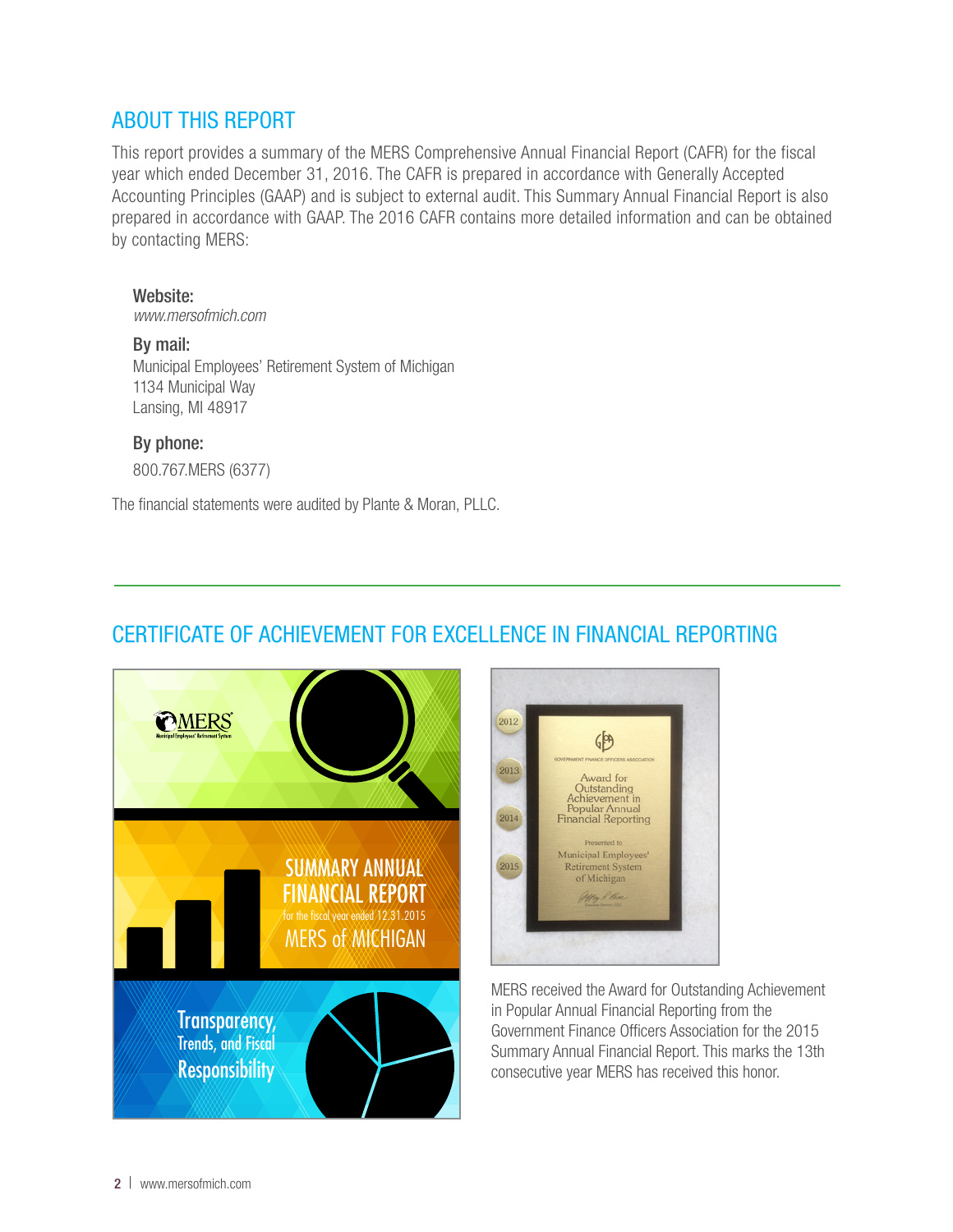# AN INDEPENDENT ELECTED BOARD

MERS is a nonprofit governed by an elected board that operates without compensation. Our board is committed to accountability and transparency, holding the line on costs, and watching out for the best interest of our members.

### Three Officer Members:

Officers of a participating municipality, elected by membership

#### Three Employee Members:

Non-officers of a participating municipality, elected by members



### MERS Retirement Board

is responsible for administration of the system with fiduciary responsibility for the investment of assets and oversight.

### Two Expert Members:

With experience in retirement systems or investment management, appointed by the Board

### One Retiree Member:

Retiree of the system, appointed by the Board



From left to right: Carrie Lombardo, Chief Strategic and External Affairs Officer Denise Boucke, Chief Customer Service Officer Chris DeRose, Chief Executive Officer Jeb Burns, Chief Investment Officer Leon Hank, Chief Financial Officer

# MERS LEADERSHIP MERS RETIREMENT BOARD AND CHIEF EXECUTIVE OFFICER



Front row from left to right:

Dale Feldpausch, Capital Region Airport Authority; Sally Dreves, Grand Traverse County; John Ogden, City of Port Huron; Randy Girard, Charter Township of Marquette

#### Back row from left to right:

Amy Deford, County of Saginaw; James R. Wiersma, Family Investment & Resource Management LLC, Holland; Jason Sarata, Delta Township; Michael Brown, Barry County; Mike Gilmore, Delta Dental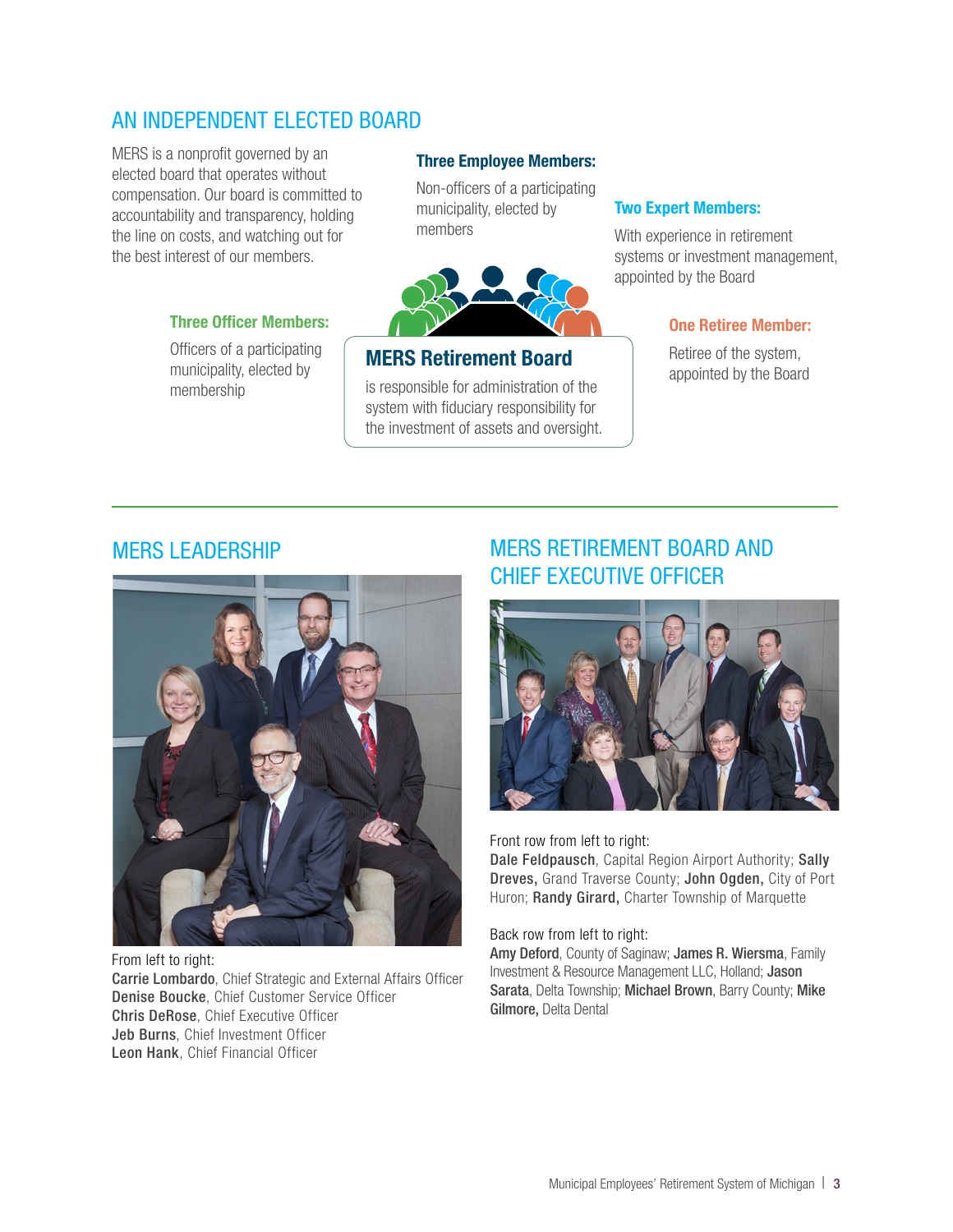# LETTER OF TRANSMITTAL, MAY 10, 2017

### DEAR MERS PARTICIPANTS:

We are pleased to submit the Summary Annual Financial Report (CAFR) for the Municipal Employees' Retirement System (MERS) of Michigan for the fiscal year ending December 31, 2016.

During the year, MERS completed its final year of a three-year strategic plan that focused on four broad goals: Enhancing Partnerships with Employers; Meeting the Needs of Participants; Strengthening Growth, Retention, Efficiency and Cost Management; and Operating as an Outcome-Based Culture. Supported by numerous projects and measured by meaningful data, this has resulted in noticeable success at every level of the organization. It also set the stage for continuing to progress through our next four-year strategic plan.

Based on employer and participant feedback, major initiatives for 2016 included several portal enhancements. The MERS Employer Portal added functionality to improve the performance of Defined Benefit reporting, ultimately saving time for employers. New pages were also added to ease the reporting of voluntary contributions. In addition to the portals, forms and processes were also updated to streamline the employer and participant's experience with MERS.

MERS had a large focus on participant education during 2016 to increase our participants' retirement readiness. Communications were sent on a regular basis on relevant issues and benefit information, including explanations of our various retirement investment strategies and tips to help understand investment fees.

With the implementation of the 2015 Experience Study results, MERS directed specific attention to assisting our municipalities in managing their unfunded liabilities. In doing this, we recognize there is no one-size-fits-all approach. MERS has expanded its toolbox of options for municipalities to proactively address their plans, and we're proud of the fact that over the last five years, 73% of MERS members have taken voluntary steps to reduce

unfunded liabilities. This approach aligns the unique nature of each municipality with the appropriate strategies to address their specific needs. The majority of these plans are on a schedule to eliminate their unfunded liabilities within a period of 23 years.

### MERS Profile

MERS is a statutory public corporation that serves members across the state of Michigan. We are one of the largest, most established, and successful shared services stories in Michigan, providing administration, investment expertise, fiduciary responsibility, and oversight for benefit plans. This allows local governments to focus on core services, leaving day-to-day plan administration to us. Services include: plan governance, on-staff auditor, legal counsel, actuarial services, financial management, information technology support, legislative advocacy, administration of benefits, and investments.

MERS offers a full range of customizable plans and services. We work in partnership with our members to develop the plan that best meets their unique needs. We listen to our members and regularly add new, updated products and tools, such as new options to help manage unfunded liability and enhancements to the Defined Contribution Plan. The MERS Retirement Board (Board) serves as the fiduciary of the funds and has oversight responsibilities.



Chris DeRose Chief Executive **Officer** 

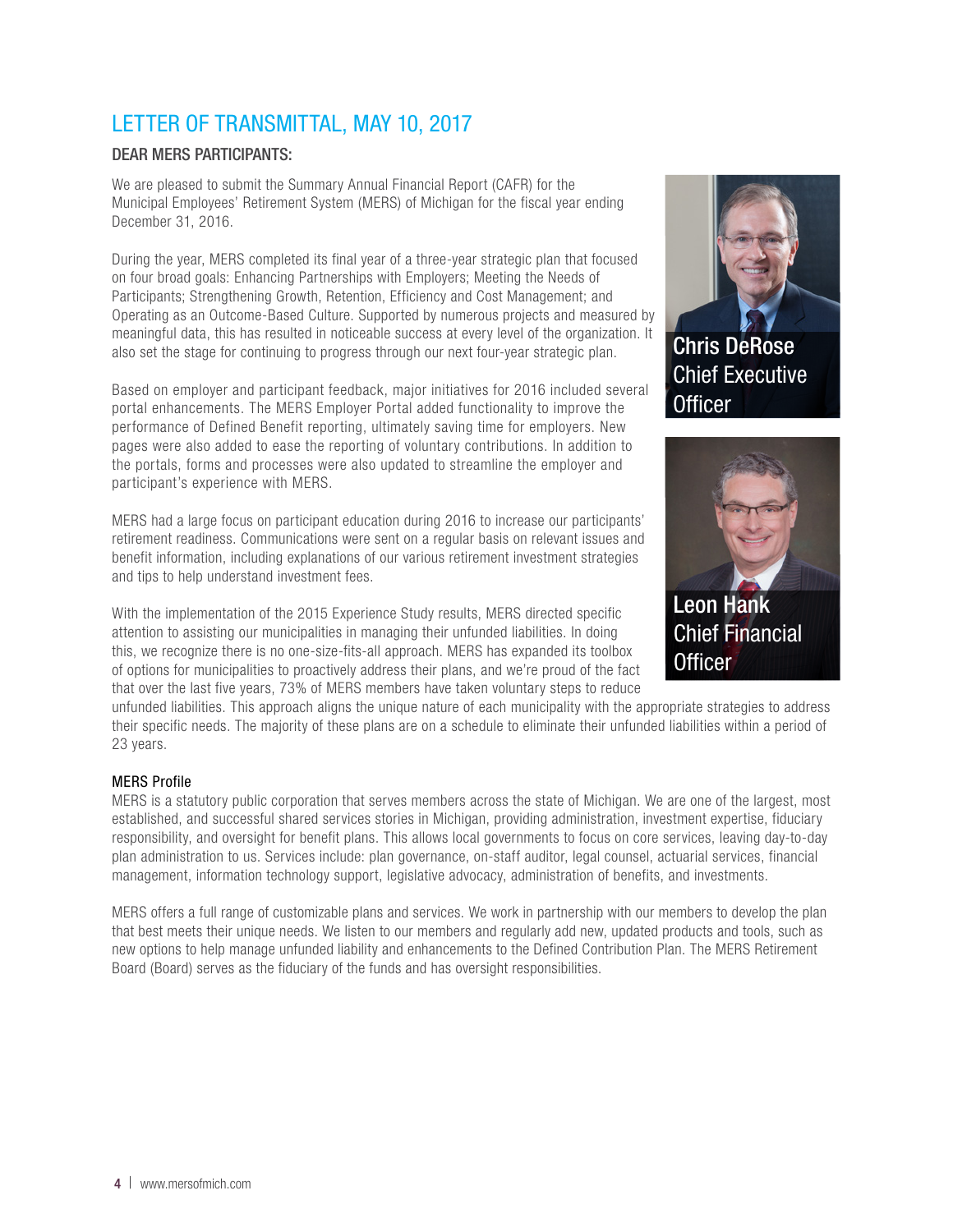#### Financial Summary

Investment returns for the MERS Defined Benefit Portfolio gained 11.10% (gross of fees). This year-end figure exceeds the performance of many of our peer groups in the retirement security services industry and exceeds our actuarial assumption of 7.75%. Our 2016 investment performance ranked MERS second in the country among our peer group of 55 funds with assets greater than \$1 billion and within the Wilshire TUCS (Trust Universe Comparison Services) according to State Street. More information regarding our investment management performance is found in the Investments Section.

MERS also grew its net position held for members to a new record level of \$10.1 billion, the first time exceeding that plateau. The most significant factor in that growth was net revenue of \$1.9 billion. Cost control measures were maintained with MERS holding its administrative costs to \$19.1 million, consistent with last year, and within comparable costs all the way back to its 2009 spending level. As an indicator of how municipalities are more aggressively funding their other post-employment benefit obligations, MERS experienced its most significant growth in the Retiree Health Funding Vehicle, where net plan assets grew by over \$116 million to a total of \$753 million. One other measure of a defined benefit retirement system's financial health is the percentage of its actuarial liabilities owed that is covered by its available actuarial assets. Using this ratio, 389 of MERS' municipalities, were funded at 70% or higher (54% of all municipalities).

We continue to partner with all municipalities in helping them set fiscal goals and discussing options to find the programs and provisions that best fit each municipality's unique needs. There are 803 municipalities within MERS Defined Benefit and Hybrid Plans, which results in 2,680 divisions with unique benefit designs. Overall, 54% of municipalities have one or more divisions where new hires have either a hybrid plan or a lower tier defined benefit. About 34% of municipalities have one or more divisions where new hires have a defined contribution plan. There were also 36 divisions that increased cost sharing to their employees. Over a quarter of our employers made voluntary contributions to their plan, contributing an additional \$144 million to help increase funding levels. These efforts helped strengthen the financial condition of all these plans. In addition, new municipalities joining the MERS system brought in an extra \$38 million.

Respectfully submitted,

*Chris DeRose* Chief Executive Officer

*Leon E. Hank, CPA* Chief Financial Officer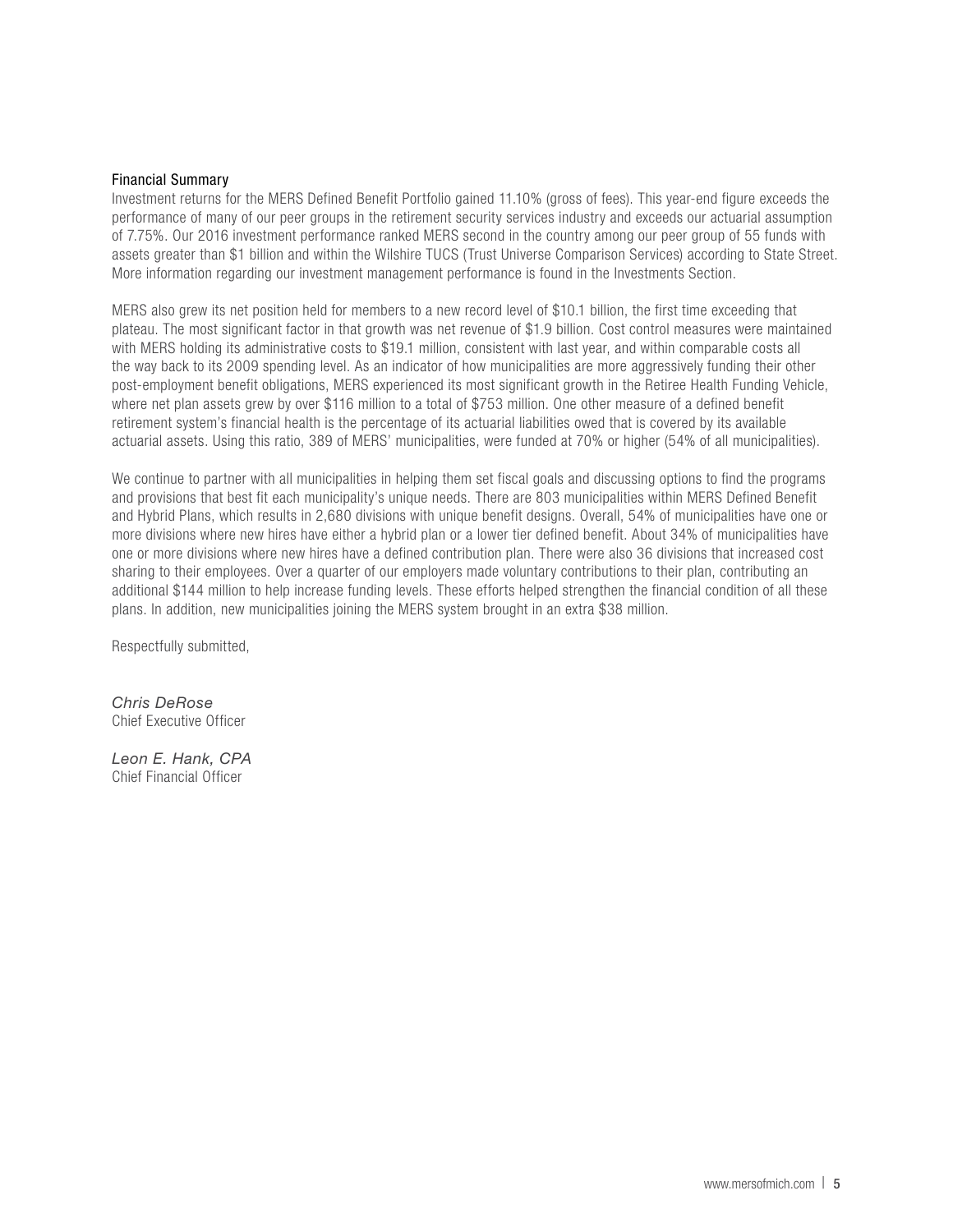# FINANCIAL HIGHLIGHTS

### The following financial highlights occurred during the year ended December 31, 2016:

- Total fiduciary net position for the Defined Benefit Plan, Defined Contribution Plan, Health Care Savings Program, Retiree Health Funding Vehicle, 457 Program, and Investment Services Program increased by 9%, primarily due to investment gains for the year. MERS finished the year with \$10.1 billion in net fiduciary position, the highest level in our history.
- Defined Benefit investment returns saw a gain of 10.85% net of investment expenses for the year. The 30-year return was 8.26%, which is above the target of MERS expected investment rate of return of 7.75%.
- Contribution revenue decreased by 6% from \$910 million in 2015 to \$851 million in 2016. Most of this decrease happened because MERS brought in fewer new assets for Defined Benefit municipalities than in the previous year.
- Total annual benefits, transfers, and withdrawals increased by \$156 million for a total of over \$1 billion. This is due to the withdrawal of \$108 million for a Defined Benefit employer who terminated its plan with MERS because it privatized.

|                                                                                                                     | <b>Year Ended</b><br>December 31,<br>2016 | <b>Year Ended</b><br>December 31,<br>2015 | <b>Increase</b><br>(Decrease)<br>Amount | <b>Increase</b><br>(Decrease)<br>Percent |
|---------------------------------------------------------------------------------------------------------------------|-------------------------------------------|-------------------------------------------|-----------------------------------------|------------------------------------------|
| <b>Assets</b>                                                                                                       |                                           |                                           |                                         |                                          |
| Cash and Short-Term Investments                                                                                     | \$131,919                                 | \$24,594                                  | \$107,325                               | 436%                                     |
| Receivables                                                                                                         | 214,316                                   | 391,250                                   | (176, 932)                              | (45)                                     |
| Interfund Receivables                                                                                               | 81                                        | 69                                        | 12                                      | 17                                       |
| Loans                                                                                                               | 5,064                                     | 5,004                                     | 60                                      | 1                                        |
| Investments, at fair value                                                                                          | 9,863,926                                 | 9,133,777                                 | 730,149                                 | 8                                        |
| <b>Invested Securities Lending Collateral</b>                                                                       | 750,384                                   | 773,608                                   | (23, 224)                               | (3)                                      |
| Other Assets/Prepaids                                                                                               | 651                                       | 2.108                                     | (1, 457)                                | (69)                                     |
| Net Capital Assets                                                                                                  | 15,126                                    | 14,339                                    | 786                                     | 5                                        |
| <b>Total Assets</b>                                                                                                 | 10,981,468                                | 10,344,749                                | 636,719                                 | 6%                                       |
| Outflows Related to Pension                                                                                         | 5,130                                     | 2,424                                     | 2,706                                   | 112                                      |
| <b>Liabilities</b>                                                                                                  |                                           |                                           |                                         |                                          |
| Purchase of Investments                                                                                             | 171,383                                   | 329,126                                   | (157, 743)                              | (48)                                     |
| Securities Lending Collateral                                                                                       | 750,429                                   | 774,753                                   | (24, 324)                               | (3)                                      |
| Administrative/Investment Costs/Reserves                                                                            | 10,763                                    | 14,041                                    | (3,278)                                 | (23)                                     |
| Interfund Payables                                                                                                  | 81                                        | 69                                        | 12                                      | 17                                       |
| <b>Total Liabilities</b>                                                                                            | 932,656                                   | 1,117,989                                 | (185, 333)                              | (17%)                                    |
|                                                                                                                     |                                           |                                           |                                         |                                          |
| <b>Net Position Restricted for Pension</b><br>and Health Benefits and Investment<br><b>Accounts Held for Others</b> | \$10,053,942                              | \$9,229,184                               | \$824,758                               | 9%                                       |

#### **Comparison Statement of Fiduciary Net Position (Dollars in Thousands)**

*The Statements of Plan Net Position are summaries of what MERS owns and what it owes as of the end of the fiscal year.*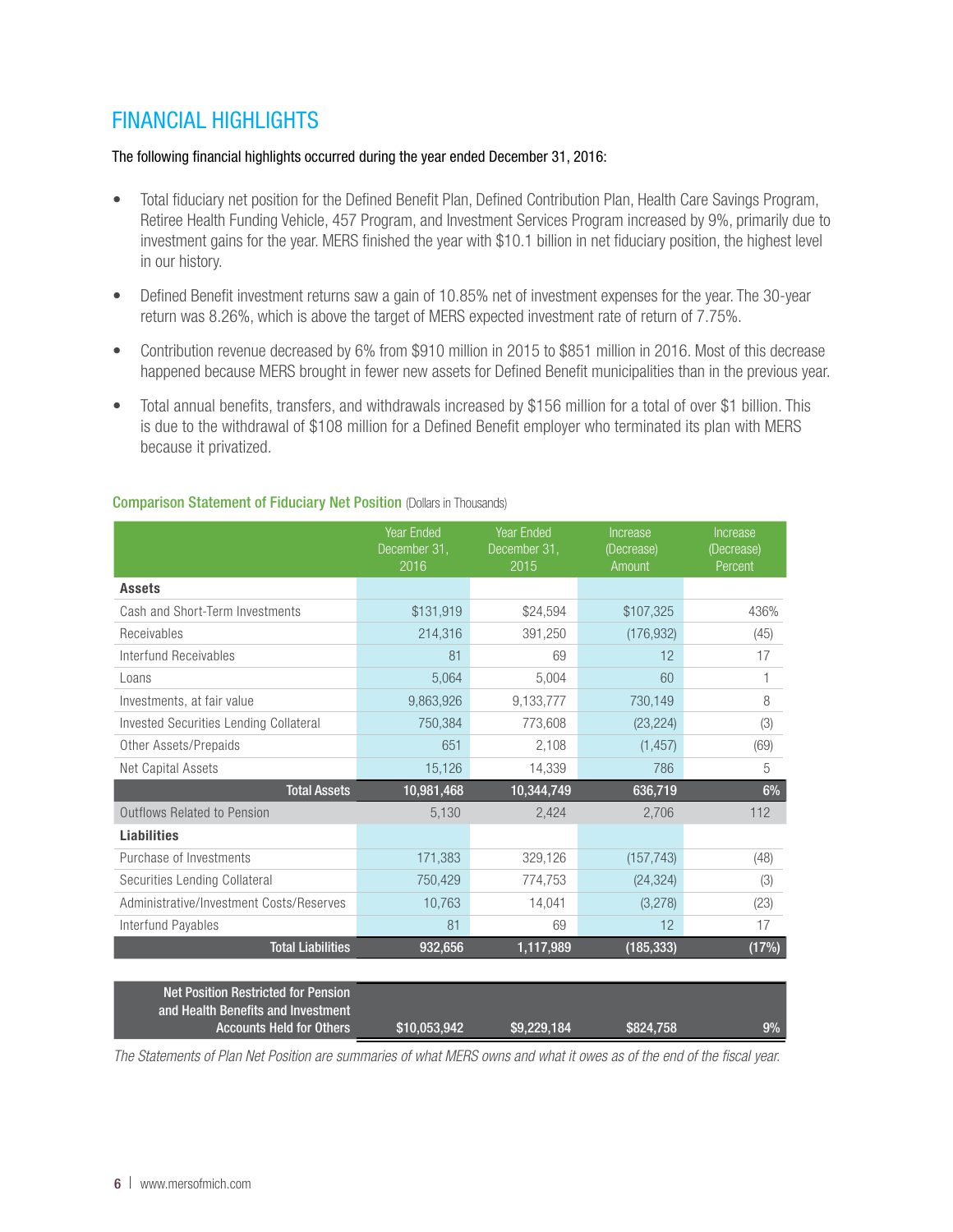- Administrative expenses remained level at \$19 million while MERS grew significantly and brought in 145 new municipal programs. MERS has continued to keep costs down through the growth of our pool and stronger ongoing budgeting and cost-control measures.
- Investment expenses totaled \$17 million, a decrease from the previous year. Most of these expenses are related to investment manager fees. The decrease in expenses compared to the previous year was due to a performance bonus paid in 2015 and bringing in additional assets to be managed in-house by MERS Office of Investments.
- MERS' most recent actuarial valuation dated December 31, 2015, showed 389 of MERS' 717 Defined Benefit municipalities were funded 70% or better, with 54 municipalities over 100% funded.
- The difference between MERS' actuarial and market value assets remained consistent with last year, as the actuarial calculation for 2016 is 108% of the market value of assets as calculated by the actuaries. Total Defined Benefit Plan actuarial assets and market value of assets were valued at \$9.14 billion and \$8.49 billion respectively at December 31, 2016.

|                                                                                                    | Year ended<br>December 31,<br>2016 | Year ended<br>December 31,<br>2015 | Increase<br>(Decrease)<br>Amount | Increase<br>(Decrease)<br>Percent |
|----------------------------------------------------------------------------------------------------|------------------------------------|------------------------------------|----------------------------------|-----------------------------------|
| Additions                                                                                          |                                    |                                    |                                  |                                   |
| Contributions                                                                                      | \$851,270                          | \$909,983                          | \$(58,713)                       | (6%)                              |
| Investment Net Income (Loss) Investing Activities                                                  | 1,000,473                          | (166, 023)                         | 1,166,496                        | 703                               |
| Investment Net Income-Securities Lending                                                           | 5,073                              | 4,037                              | 1,036                            | 26                                |
| Miscellaneous Income                                                                               | 101                                | 2,380                              | (2, 279)                         | (96)                              |
| <b>Total Additions</b>                                                                             | 1,856,917                          | 750,377                            | 1,106,540                        | 147%                              |
| <b>Deductions</b>                                                                                  |                                    |                                    |                                  |                                   |
| Benefits/Transfers and Withdrawals                                                                 | 1,013,016                          | 857,335                            | 155,681                          | 18                                |
| Forfeitures, Miscellaneous                                                                         |                                    | 355                                | (355)                            | (100)                             |
| Administrative Expense                                                                             | 19,143                             | 19,276                             | (133)                            | (1)                               |
|                                                                                                    | 1,032,159                          | 876,966                            | 155,193                          | 18%                               |
| Net Increase/Decrease                                                                              | 824,758                            | (126, 589)                         | 951,347                          | 752                               |
| Net Position-Restricted for Pension and Health<br>Benefits and Investment Accounts Held for Others |                                    |                                    |                                  |                                   |
| Balance Beginning of Year                                                                          | 9,229,184                          | 9,355,773                          | (126,589)                        | (1)                               |
| <b>Balance End of Year</b>                                                                         | \$10,053,942                       | \$9,229,184                        | \$824,758                        | 9%                                |

### Comparison Statement of Changes in Fiduciary Net Position (Dollars in Thousands)

*The Statements of Changes in Plan Net Position summarize the flow of money in and out of the fund throughout the fiscal year.*

The primary uses of MERS assets are the payments of benefits to participants and their beneficiaries, refunds to terminated participants, and the cost of administering the system.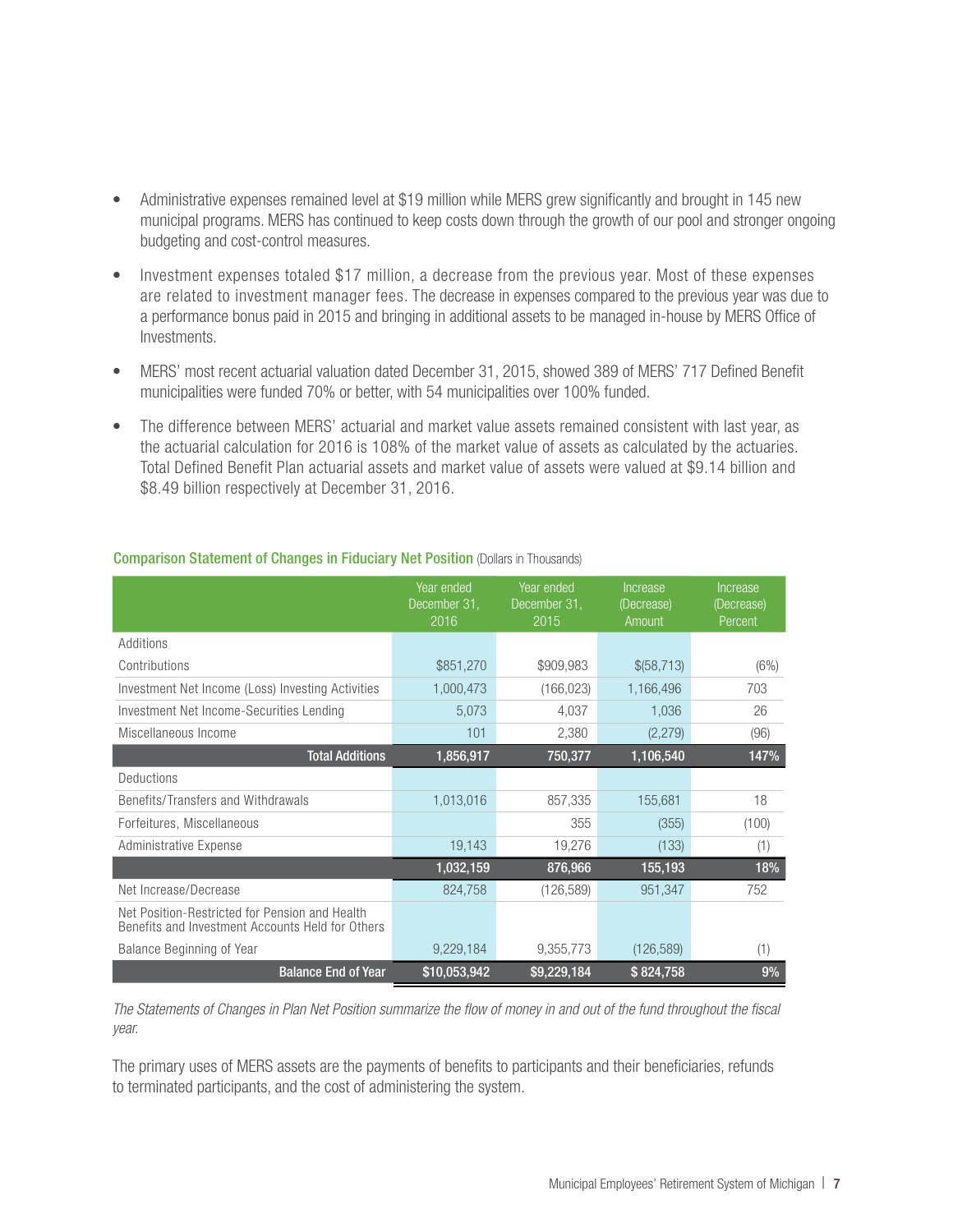# INVESTMENT OBJECTIVES AND ACTIVITY

The primary goal of the MERS investment program is to grow assets at a rate which, when coupled with employer and employee contributions, satisfies promised benefits to MERS' members. This should be done with a high degree of prudence to reduce risk. The following objectives are intended to assist in achieving this goal:

- Exceed the actuarial investment assumption on a long-term basis, which is currently 7.75% annually.
- Maintain adequate liquidity to pay promised benefits.
- Adopt a strategic asset allocation plan that reflects current and future liabilities, minimizes volatility, and maximizes the long-term rate of return.
- Minimize the costs associated with the implementation of the asset allocation through the efficient use of internal and external resources.
- Maintain above median peer rankings for the 3, 5, and 10-year time periods.
- Exceed the return of the Fund's Policy Benchmark.

# INVESTING IN RETIREMENT



Law and Regulation MERS must follow Michigan state law and prudent standards of diligence. We maintain strict oversight and management. Our assets are invested in PERSIA accordance with the Public Employee Retirement System Investment Act (PERSIA). MERS conducts quarterly compliance reviews.



#### **Performance**

MERS consistently outperforms its benchmarks and market averages, with a prudent, long-term approach designed to provide downside protection and upside market participation.



#### Investment Earnings

For over 20 years, **more** than half of retirement benefits paid have come from MERS' investment earnings, not taxpayer dollars.

#### 8 | www.mersofmich.com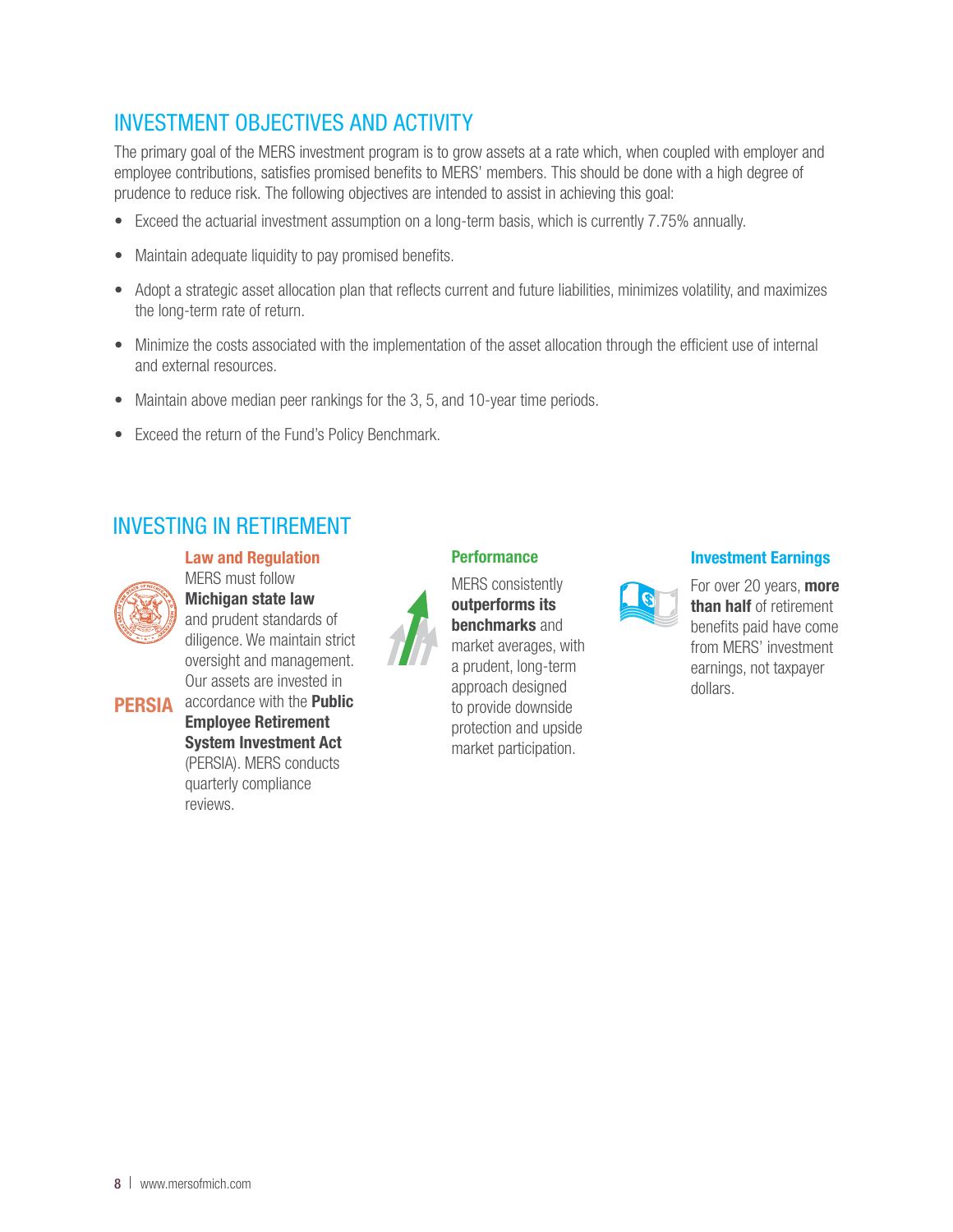# MERS INVESTMENT HIGHLIGHTS

- MERS Total Market Fund return was 11.10%, gross of investment fees, outperforming the policy benchmark by 4.80%
- At the broad asset class level, absolute returns gross of investment fees for the year were as follows:

| <b>Global Equity</b>    | 11.86% |
|-------------------------|--------|
| Global Fixed Income     | 6.71   |
| Real Assets             | 19.67  |
| Diversifying Strategies | 5.21   |

• MERS Office of Investments conducted an asset allocation study that is required every three years. The Board approved the recommended changes that the Office of Investments presented at the December MERS Board meeting. Below is a table showing the target asset allocation used through 2016 and the new Board approved asset allocation for use starting January 1, 2017.

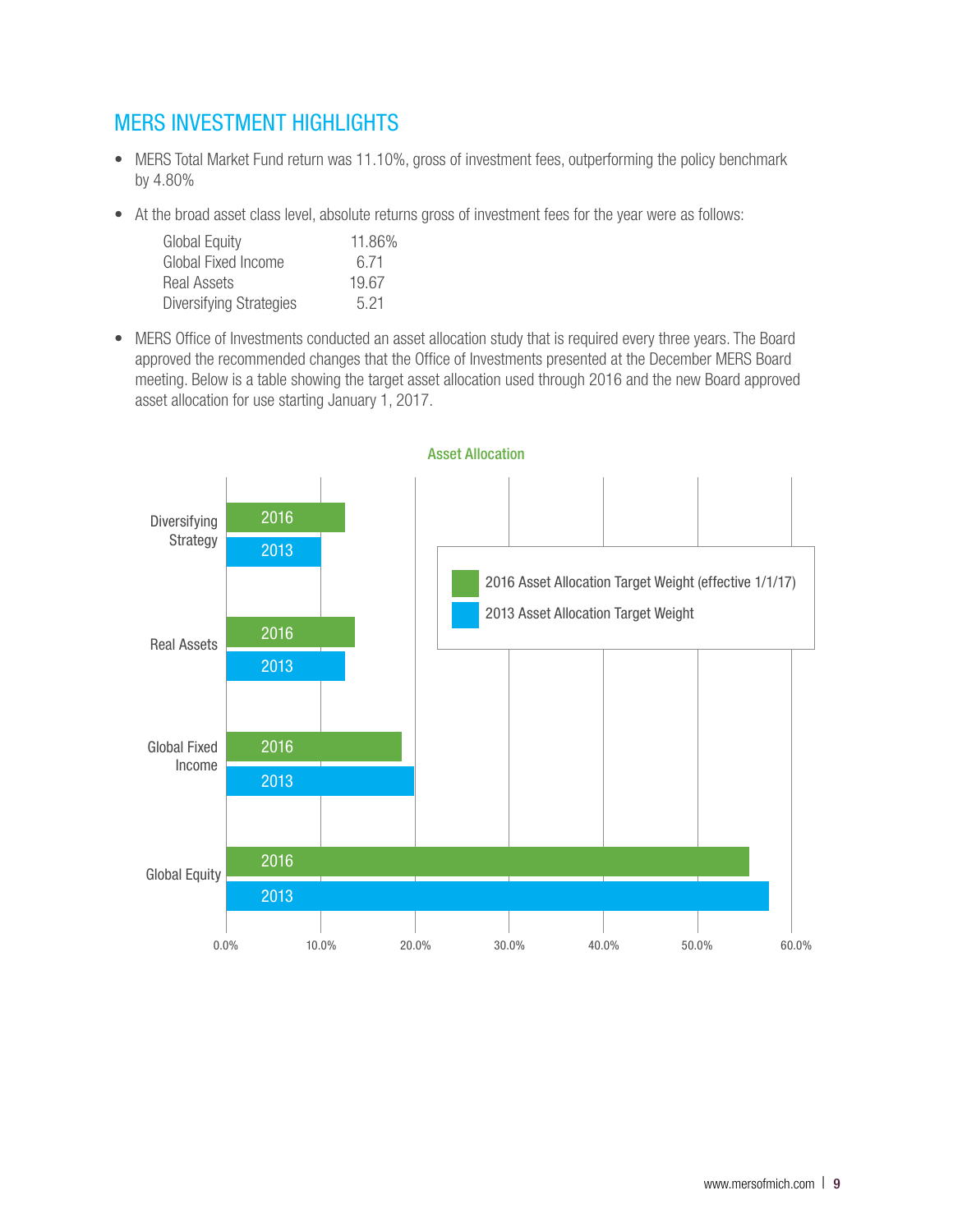# A TRACK RECORD OF SUCCESS

As retirement plans operate over long-term time horizons, it's important to focus on long-term rates rather than any single year. The actuarial assumed investment return of 7.75% is projected over the lifetime of the participants covered in the plan, typically more than 30 years. For municipalities that wish to project a more conservative approach, MERS provides tools to do so within our annual valuation reports.



| Year                                                              | <b>Rate of Return</b> |  | <b>Year</b> | <b>Rate of Return</b> |  | Year | <b>Rate of Return</b> |
|-------------------------------------------------------------------|-----------------------|--|-------------|-----------------------|--|------|-----------------------|
| 2016                                                              | 11.10%                |  | 2004        | 14.90%                |  | 1992 | 8.05%                 |
| 2015                                                              | (0.85)                |  | 2003        | 24.72                 |  | 1991 | 22.14                 |
| 2014                                                              | 6.68                  |  | 2002        | (8.34)                |  | 1990 | 2.94                  |
| 2013                                                              | 15.00                 |  | 2001        | (1.91)                |  | 1989 | 19.10                 |
| 2012                                                              | 11.39                 |  | 2000        | (2.76)                |  | 1988 | 11.20                 |
| 2011                                                              | 2.30                  |  | 1999        | 17.01                 |  | 1987 | 5.51                  |
| 2010                                                              | 14.43                 |  | 1998        | 14.20                 |  | 1986 | 13.55                 |
| 2009                                                              | 17.31                 |  | 1997        | 14.43                 |  | 1985 | 24.33                 |
| 2008                                                              | (24.79)               |  | 1996        | 12.68                 |  | 1984 | 9.33                  |
| 2007                                                              | 8.58                  |  | 1995        | 23.95                 |  | 1983 | 10.64                 |
| 2006                                                              | 13.61                 |  | 1994        | 0.52                  |  | 1982 | 26.69                 |
| 2005                                                              | 6.78                  |  | 1993        | 9.67                  |  |      |                       |
| Annualized 35-year rate of return for MERS Defined Benefit: 9.61% |                       |  |             |                       |  |      |                       |

### Year-by-Year Returns (35 years: 1982-2016)

Performance numbers on this page are gross of fees.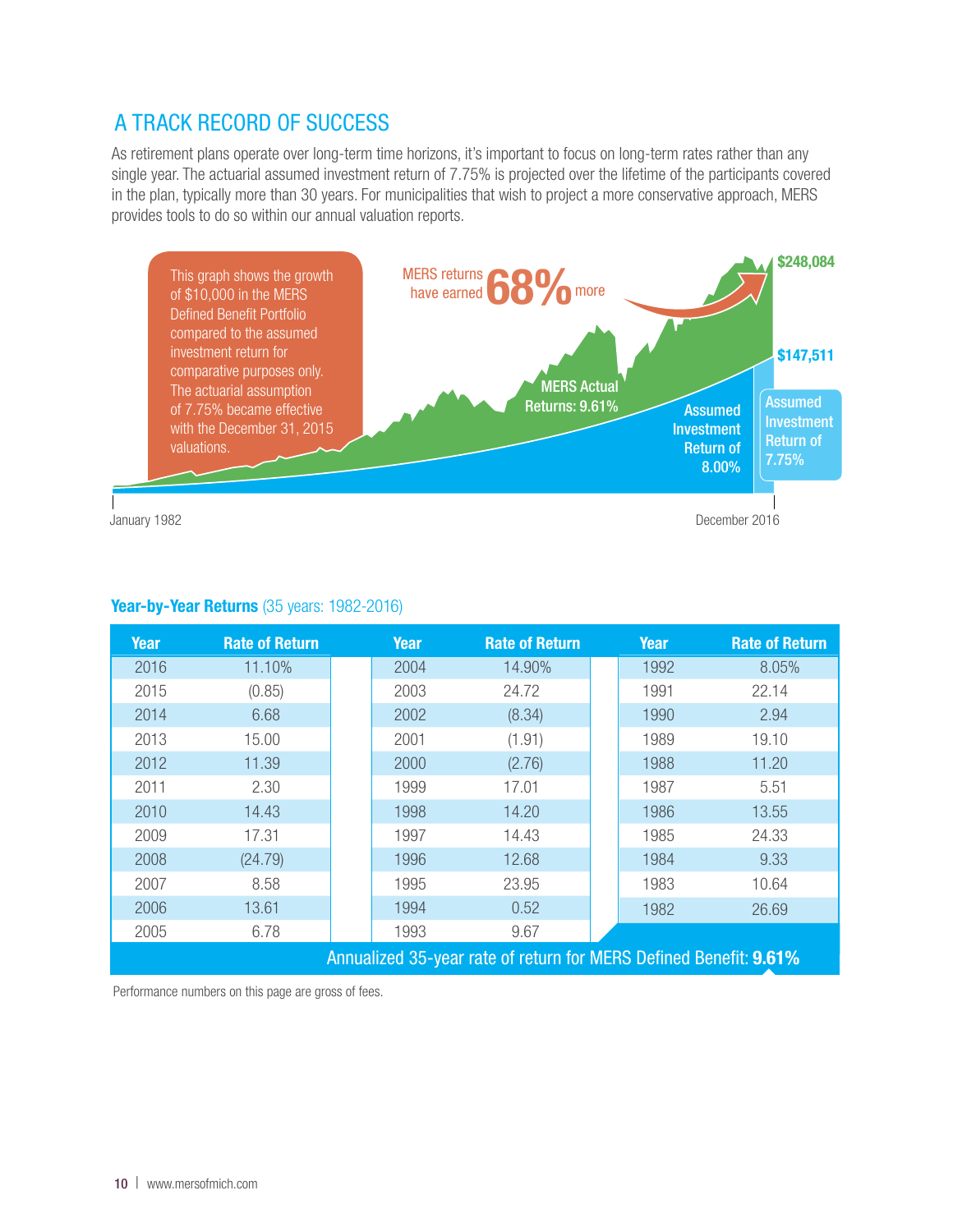#### MERS Participating Municipalities as of December 31, 2016



#### MERS Participants as of December 31, 2016

|                           | <b>Defined</b><br><b>Benefit</b> | <b>Defined</b><br>Contribution | <b>Hybrid</b> | <b>Health Care</b><br>Savings Program | 457<br>Program |
|---------------------------|----------------------------------|--------------------------------|---------------|---------------------------------------|----------------|
| Active                    | 33,111                           | 10,836                         | 2,273         | 13,404                                | 2,581          |
| Deferred                  | 8,612                            | <b>NA</b>                      | 156           | <b>NA</b>                             | <b>NA</b>      |
| Retired                   | 38,412                           | <b>NA</b>                      | 47            | <b>NA</b>                             | <b>NA</b>      |
| Contributions not Vested  | 10,990                           | <b>NA</b>                      | 8             | <b>NA</b>                             | <b>NA</b>      |
| Terminated                | <b>NA</b>                        | 3,967                          | <b>NA</b>     | 4,125                                 | 326            |
| Product Totals            | 91,125                           | 14,803                         | 2,484         | 17,529                                | 2,907          |
| Total MERS Accounts*      |                                  |                                |               |                                       | 128,848        |
| Total MERS Participants** |                                  |                                |               |                                       | 109,120        |

*\* Total MERS Accounts represents the total number of accounts within MERS; individuals may be represented multiple times across categories.* 

*\*\* Total MERS Participants represents the number of unique individuals that have a liability in a program. At least one of*  the individual's employments fell into the following categories: Active Status, Retired Status, Terminated Status Defined *Benefit vested, Terminated Status Defined Benefit not vested but has a contribution balance, Terminated Status Hybrid vested, Terminated Status Hybrid not vested but has a contribution balance, Terminated Status Defined Contribution with a contribution balance, or Terminated Status Health Care Savings Program with a contribution balance.*